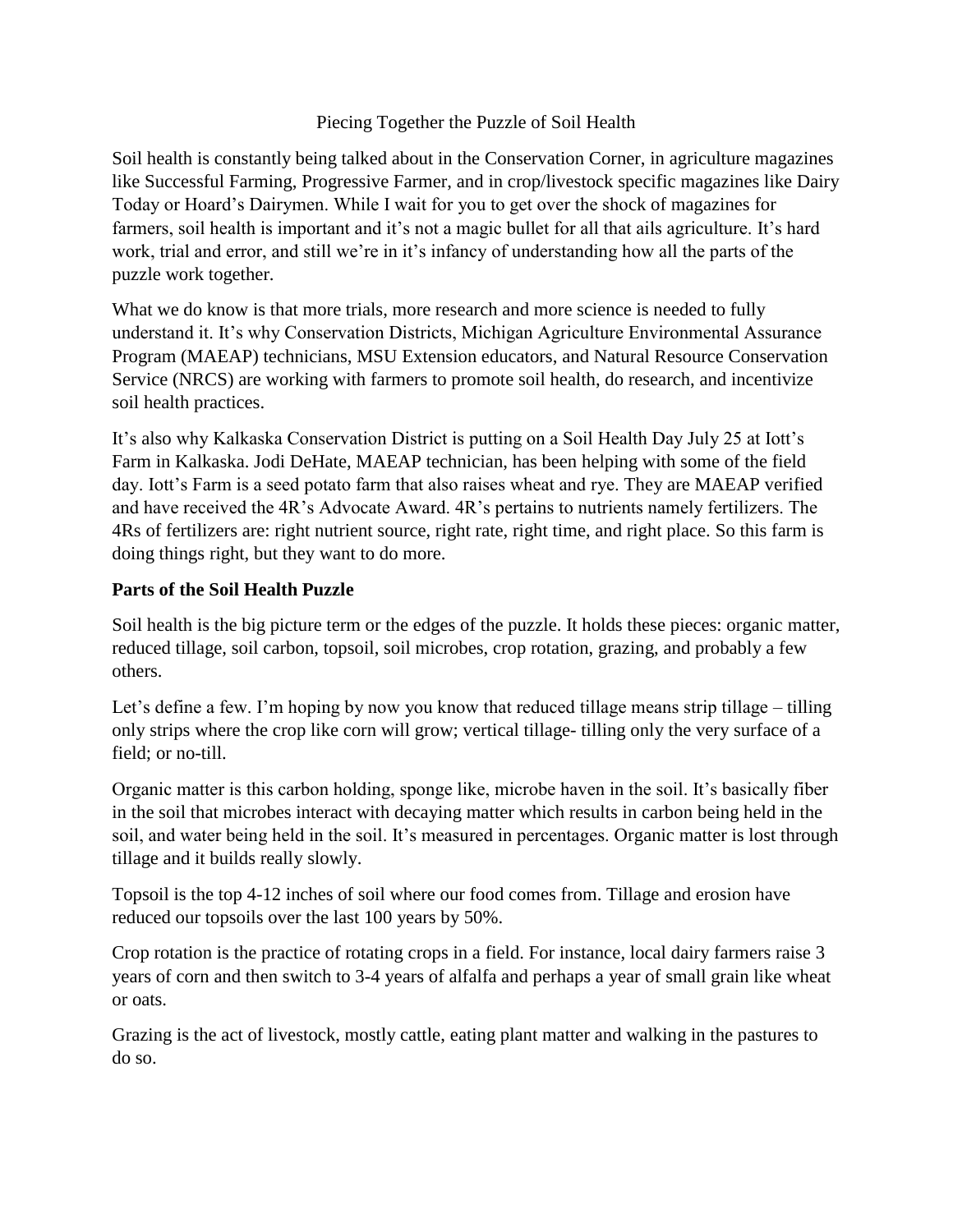Soil microbes- these are microscopic livestock. They help plant roots uptake nutrients in the soil and create organic matter. In a healthy soil up to 16,000 pounds of microbes/acre can exist. That's the weight of one elephant!

## **Potatoes & Soil Health**

Iotts raise seed potatoes meaning they are raising potatoes that will be used by other potato farmers to produce potatoes for eating. As potatoes are a root crop the soil health isn't always the best. Just the digging of any root crop can reduce organic matter, let alone the tillage used to prepare the soil.

Iott's, like many farmers across the nation are aware that organic matter is really helpful to crops. So with the help of Dr. George Bird and Marisol Quintanilla Tornel, both MSU Educators and researchers the farm has planted different plots of cover crops to see which will give them the best results. The farm also used Dairy Doo from Morgan's Composting to add more microbes. Soil samples of the plots were taken in early June and sent off to Cornell University for extensive soil testing including some soil health metrics.

The goal of this program is to educate others but really to help the farm figure out what's best for them and how it can be replicated on similar soil types to increase soil health in a similar cropping system.

Figuring out how to best implement soil health practices isn't always easy.

## **Steps to get started**

If you farm, how do you get started with soil health practices? The best advice, start small. Experiment. Talk to resources that can help you. Read farm magazines. Cover crops are probably the easiest way to start your journey into soil health. Pick an easy one like rye. It establishes easily with more flexibility than other cover crops. You will have to determine how to terminate it in the spring. Some like oats will terminate over winter and it's an easy starter.But don't think cover crops are all rainbows and unicorns, because they aren't**.** From talking to farmers that have started using cover crops, they have really seen the difference in water holding capacity on their farms and a lot less erosion.

Thinking about reducing tillage? Talk to other farmers that have reduced tillage. No till can be done here, but it's definitely different. It's a huge mindset change in terms of management. Strip till is probably a better bet.

One thing to consider- keep your soil on your fields. Your topsoil is worth \$20-\$50 a ton. Most farms here are losing 1-3 tons/acre according to the wind and water erosion equations used. So stop letting your money leave the farm!

### **Considerations for our area.**

With dairy farms, corn is chopped in September and October, with this crazy year it's going to be later that is if we don't get an early frost. So how in the world are cover crops going to be planted? One word: Interseeding. Broadcasting into knee high corn might work but the seed to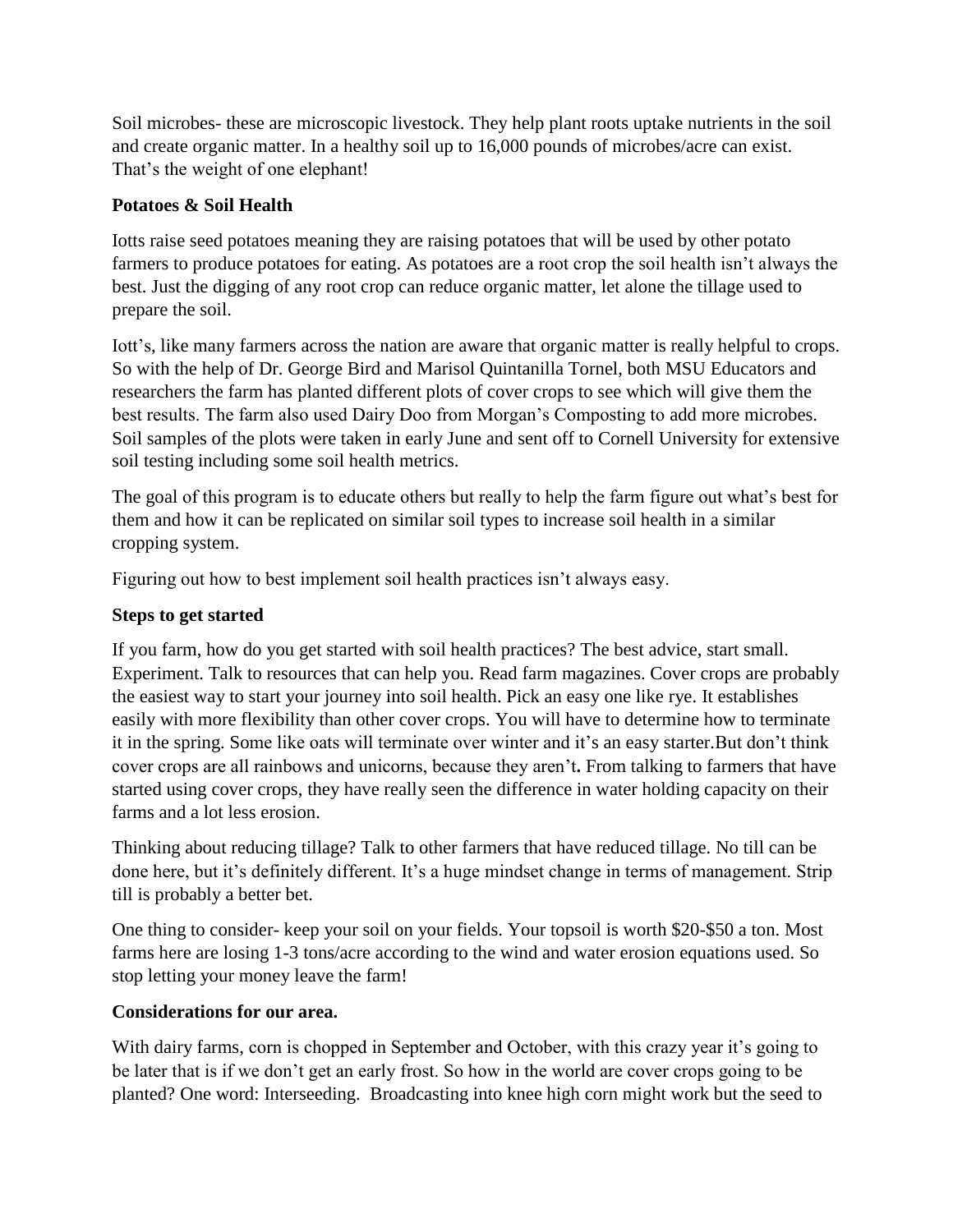soil contact isn't as good. Some folks have seed flown on via airplane. There are also some toolbars that can help you get the seed to the ground.

At a cover crop field day last year there was some joking about mixing rye seed with liquid manure. Apparently that's been done in other states but there's some equipment and more management when spreading manure with rye seed in it.

Termination of cover crops can be an issue especially in a wet spring like this year. And always check what herbicide you use so that it doesn't affect your actual crop. Or what residual could hurt your cover crop when that's planted.

# **Why even?**

Soil health and all that it encompasses can really make a farm more sustainable. Using less fertilizers, less diesel, reduce runoff of not only soil, but fertilizer - especially phosphorus andnitrogen, holds more water in place, and helping increase yields.

Again, all of this takes work, dedication, money, and innovation. Reach out to agency folks to help you get started and to other farmers that are doing something different. Get their thoughts. Go to cover crop field days (hint, hint).

To attend the cover crop field day please contact https://kalkaskaconservation.org/events/shfd

There is a \$10 fee for the day, but a delicious local meal is provided. Directions and agenda are found through the link above.

Jodi DeHate is the MAEAP technician for Missaukee, Wexford, Kalkaska, and Crawford counties and is based at the Missaukee Conservation District. She can be reached at [jodi.dehate@macd.org](mailto:jodi.dehate@macd.org) or 231.839.7193



Soil Health Day flyer – Credits to Kalkaska Conservation District